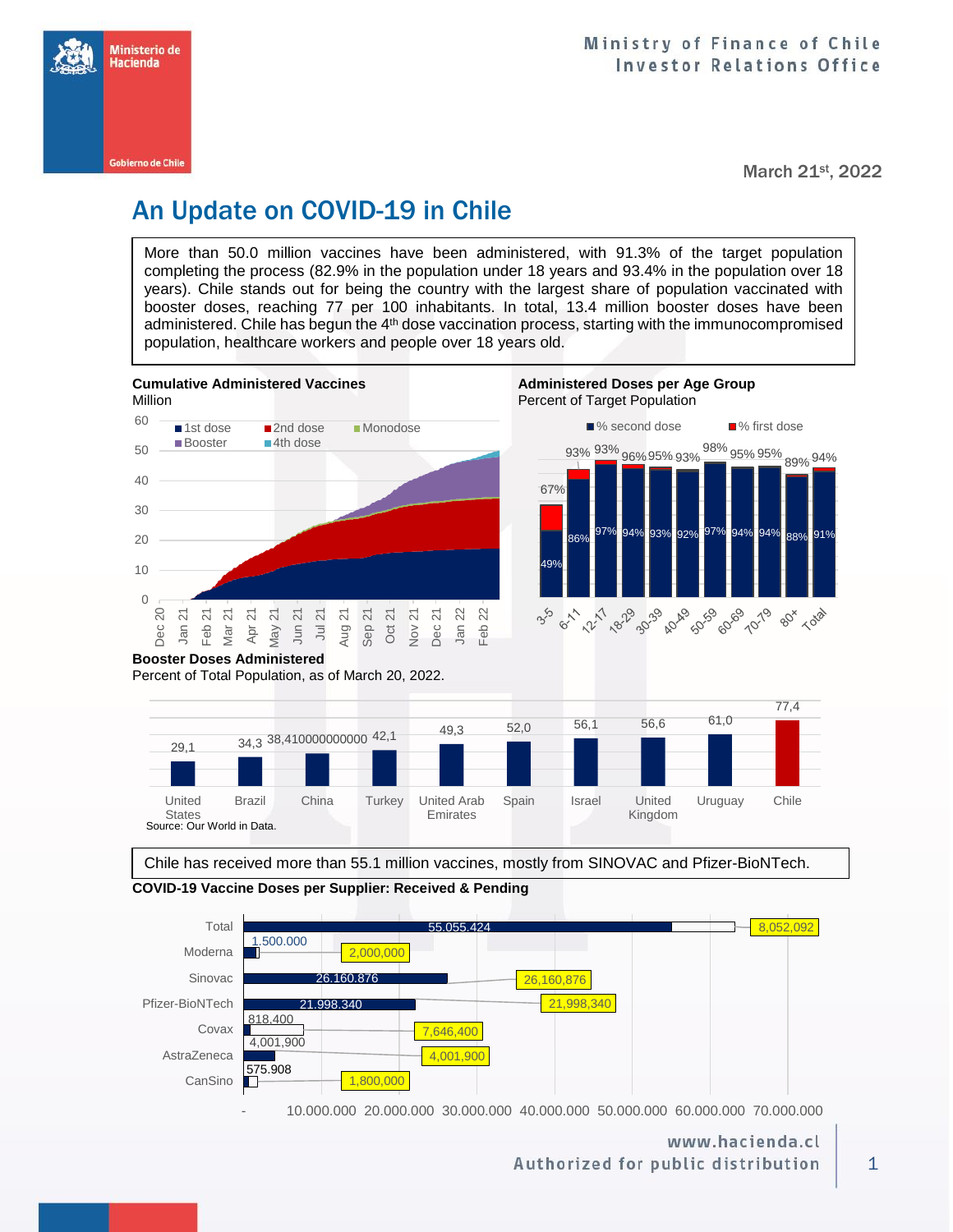

Ministerio de Hacienda

### March 21st, 2022

During last weeks cases have been decreasing as well PCR test positivity rates. Although both indicators haave reached high levels, ICU occupancy levels, deaths and hospital capacity remain at moderate levels.

## **COVID-19 Cases in Chile PCR Test Positivity Rate**

People (thousands), Data through March 20<sup>th</sup>.

## . Data through March 20<sup>th</sup>.



Currently, 62.1% of the national population is in Paso 4 (Step 4) and 37.3% of its population is in Paso 3 (Step 3).